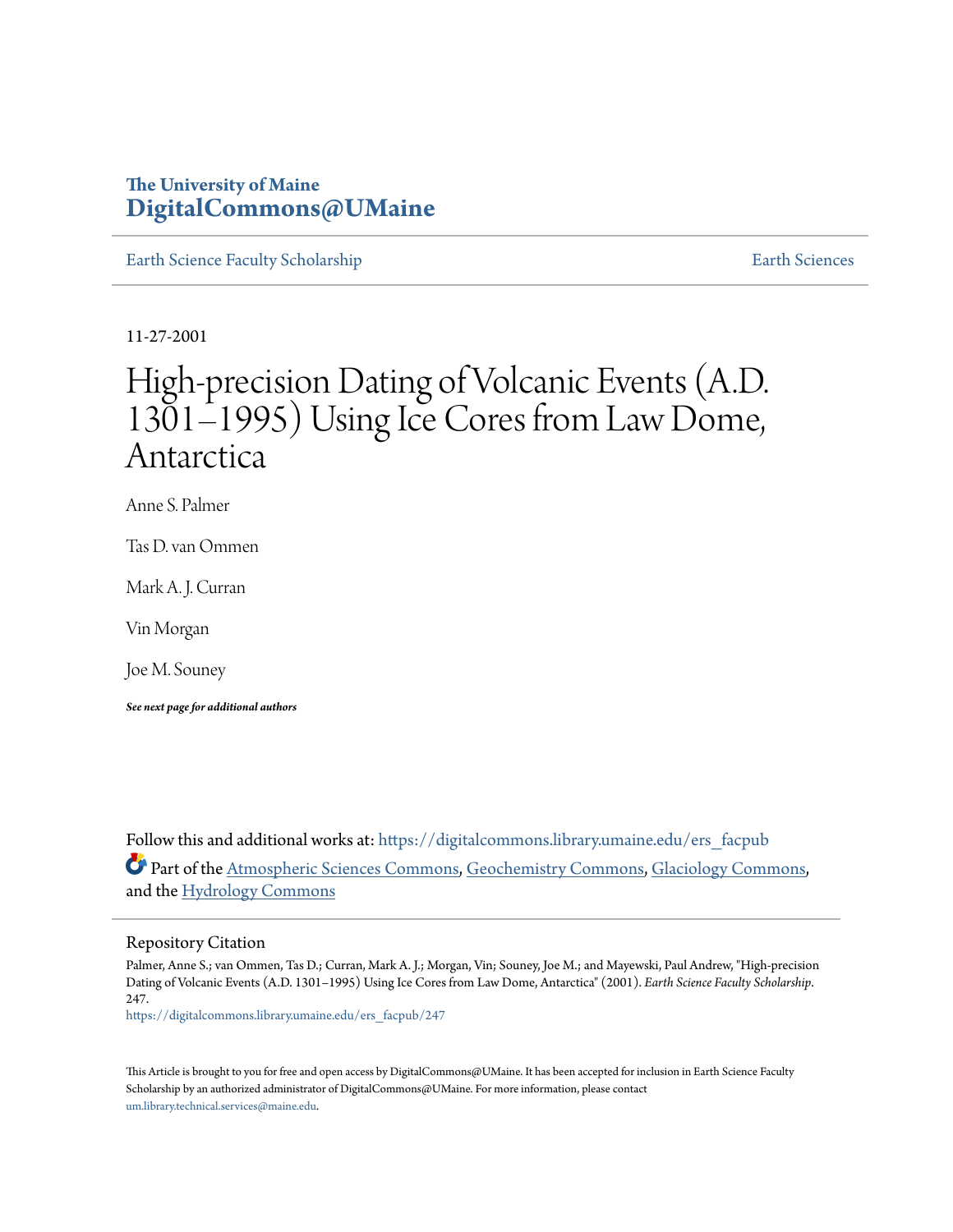#### **Authors**

Anne S. Palmer, Tas D. van Ommen, Mark A. J. Curran, Vin Morgan, Joe M. Souney, and Paul Andrew Mayewski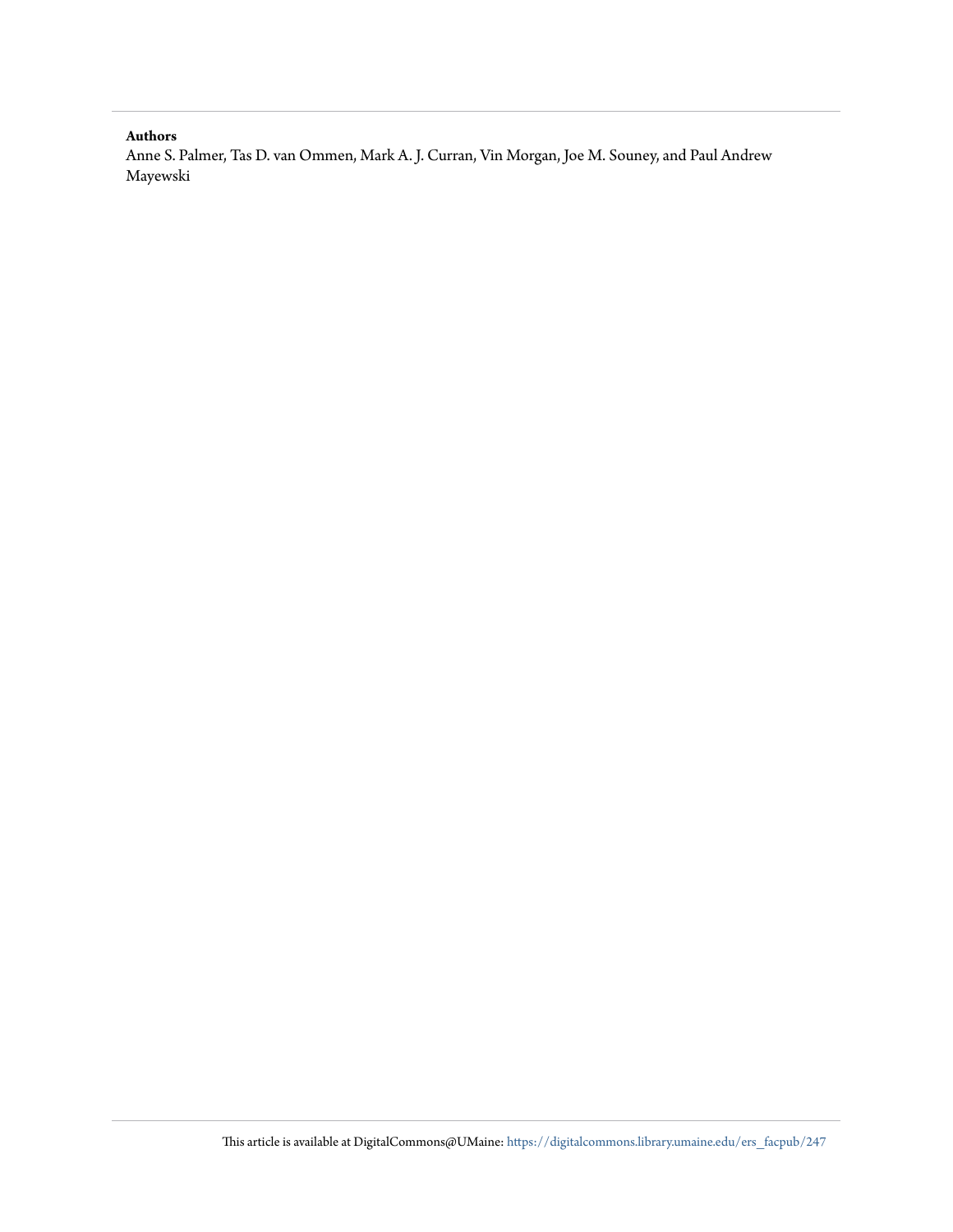# **High-precision dating of volcanic events (A.D. 1301-1995) using ice cores from Law Dome, Antarctica**

Anne S. Palmer,<sup>1</sup> Tas D. van Ommen,<sup>2</sup> Mark A. J. Curran,<sup>2</sup> Vin Morgan,<sup>2</sup> Joe M. Souney,<sup>3</sup> and Paul A. Mayewski<sup>3,4</sup>

**Abstract. A record of volcanic activity over the period A.D. 1301-1995 has been extracted from three Law Dome ice cores (East Antarctica). The record dating is unambiguous at the annual level from A.D. 1807 to 1995 and has an uncertainty of +l year at A.D. 1301. Signals from 20 eruptions are preserved in the record, including those of two unknown eruptions with acid deposition beginning in A.D. 1810.8 and A.D. 1685.8. The beginning of the ice core signal from the A.D. 1815 Tambora eruption is observed in the austral summer of A.D. 1816/1817. The mean observed stratospheric transport and deposition time to Law Dome from the**  eruption site is 1.5 years ( $\sigma = 0.6$  years) from 11 well-dated eruptions. The largest **eruption observed in the Law Dome record has its maximum in A.D. 1460 with volcanic sulfate deposition beginning in the austral winter of A.D. 1459. This event is also observed in other ice core records and is attributed to the volcano Kuwae, with an eruption date in the range A.D. 1455.9-1459.9 if all sources of error are considered. This is at least three years later than the date previously ascribed by dendrochronological and historical studies.** 

#### **1. Introduction**

**Cataclysmic volcanic eruptions inject large quantities of ash and gases into the upper troposphere and**  stratosphere. Sulfur dioxide (SO<sub>2</sub>), the main compo**nent of volcanic gases, is oxidized in the atmosphere to**  sulfate  $(SO_4^{2-})$  and sulfuric acid  $(H_2SO_4)$  via reactions with the hydroxyl radical and other oxidants [Cadle, **1980; Hamill and Kiang, 1977]. These stratospheric aerosol particles are then rapidly advected around the**  globe, several examples showing that volcanic clouds circle the Earth longitudinally in  $\sim$ 2-3 weeks. The circle the Earth longitudinally in  $\sim$ 2-3 weeks. **transport time for volcanic aerosols to reach the polar regions is about 1-2 years and depends heavily upon the particular dispersion by winds at the time** 

**Copyright 2001 by the American Geophysical Union.** 

**Paper number 2001JD000330. 0148-0227/01 /2001JD 000330509. O0**  of the eruption [Robock, 2000, and references therein]. **The atmospheric residence lifetime of these aerosols is several years during which they can significantly alter the radiative balance and albedo of the Earth's atmospheric system. The recent explosive eruption of Mount Pinatubo in June 1991 ejected into the atmosphere an**  estimated  $18 \pm 2 \times 10^9$  kg of SO<sub>2</sub> [*Krueger et al.*, 1995], which was rapidly converted to  $H_2SO_4$  aerosol particles **[Bekki et al., 1993]. The volcanic aerosol mass extended around the entire Earth by mid-1992 [Hitchman et al., 1994], and global tropospheric and surface temperatures decreased by 0.2ø-0.7øC [McCormick et al., 1995; Jones and Kelly, 1996]. The volcanic fallout from explosive eruptions like Pinatubo is preserved in the polar ice sheets of Antarctica and Greenland, as first detected by Hammer [1977], and is used to mark reference horizons in the dating of low accumulation ice cores, including those from Vostok, Dome C, and South Pole.** 

**The effect of explosive eruptions is also seen in historical and dendrochronological studies, for example, the Tambora eruption in A.D. 1815 is observed in some tree ring studies as a significantly narrowed ring in A.D. 1816, although other studies see no effects of this eruption [Sadlet and Grattan, 1999, and references therein]. Historically, the year following the Tambora eruption has been referred to as the "year without a summer" with evidence from North and South America, Europe, Asia, and Australasia [Harington, 1992].** 

**The ice cores used in this study were drilled on Law Dome, a small ice cap with independent ice flow located** 

**<sup>•</sup>Institute for Antarctic and Southern Ocean Studies, University of Tasmania, Hobart, Tasmania, Australia.** 

<sup>&</sup>lt;sup>2</sup> Antarctic CRC and Australian Antarctic Division, Ho**bart, Tasmania, Australia.** 

**aClimate Change Research Center, Institute for the Study of Earth, Oceans, and Space and Department of Earth Sciences, University of New Hampshire, Durham, New Hampshire, USA.** 

**<sup>4</sup>Now at Climate Studies Center, Institute for Quaternary Studies, University of Maine, Orono, Maine, USA.**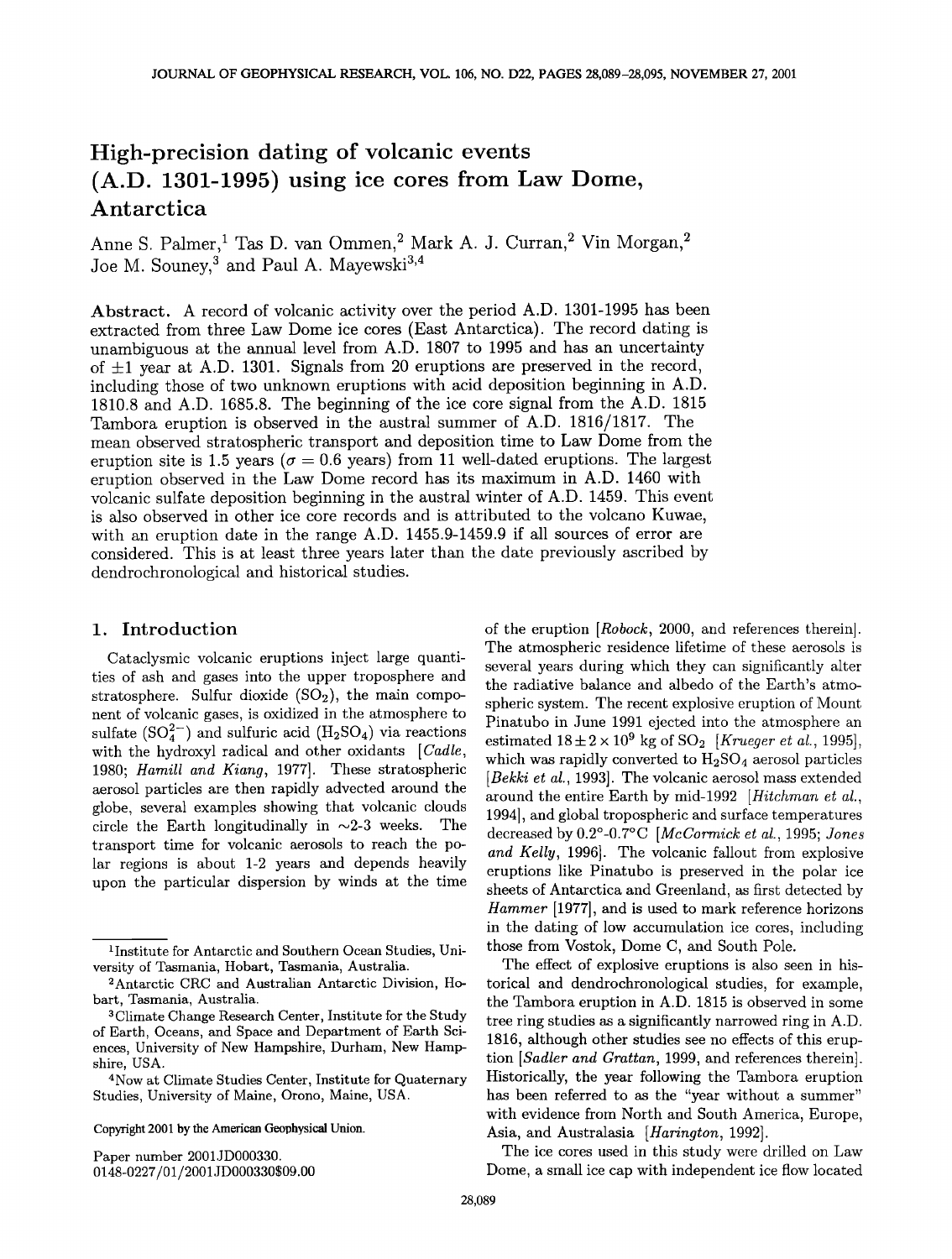**on the edge of the main East Antarctic ice sheet. The characteristics of the main drilling site on Law Dome, namely, Dome Summit South (DSS), include a high annual accumulation rate (0.? m/yr ice equivalent), rel**atively low mean surface temperatures  $(-21.8\textdegree C)$ , and **low wind speeds (8.3 m/s) [Morgan et at., 1997]. These site characteristics lead to highly resolved records with clear annual cycles in most measured parameters, giving very robust chronological control. In this study we have used the high precision to date the onset and explore the duration of volcanic deposition events over the period A.D. 1301-1995.** 

## **2. Methods**

**The volcanic record presented here is compiled from**  three ice cores: DSS97 (1.6 km southeast of DSS [Palmer **et al., 2001]), DSS99 (recovered in February 2000 from a site (66ø46•S, 112ø48•E), 100 m south of DSS), and DSS**  [*Morgan et al.,* 1997]. These cores were sampled to span **the periods A.D. 1888-1995, 1841-1888, and 1301-1841, respectively. Clear annual layers are observed for all three cores, and the records are dated using layer count**ing of oxygen isotope ratios  $(\delta^{18}O)$ , hydrogen peroxide  $(H<sub>2</sub>O<sub>2</sub>)$  and major ions [e.g., van Ommen and Morgan, 1996, 1997; *Curran et al.*, 1998]. The  $SO_4^{2-}$  and sodium (Na<sup>+</sup>) traces show consistent mean and standard devia**tions near the core junctions and in the overlap section**  between DSS97 and DSS99. Figure 1a shows the  $\delta^{18}$ O **records DSS97, DSS99, and DSS in this overlap sec**tion. The non-sea-salt sulfate ( $nss SO<sub>4</sub><sup>2-</sup>$ , computed as **discussed below) record for DSS97 and DSS99 in the same section is shown in Figure lb. The agreement between these records has permitted unambiguous registration of the dating across the core boundaries. As well as reproducing measured concentrations of species** 

**and subseasonal features, the separate records have a completely unambiguous match in depth, by virtue of the annual fluctuations in layer thickness. Any offset from the correct alignment in the overlap region results in a rapid loss of coherence between records after only a few cycles.** 

**Long-term dating accuracy in records from this site is limited by the ability to discriminate seasonal cycles.**  Figure 2 shows a typical example with Na<sup>+</sup> (dashed) **reaching a maximum in the winter months, in contrast**  with the other species:  $H_2O_2$  (solid),  $\delta^{18}O$  (bold), and nss  $SO_4^{2-}$  (not shown) which peak in summer. Over the **period A.D. 1807-1995 we have been able to unambiguously date the record on the basis of observed seasonal cycles, with corroborating data from another deep Law**  Dome ice core (DE08 [Morgan et al., 1991]) and sev**eral shallower cores near the summit. The dating is occasionally complicated by autumn through spring precipitation events in which low-latitude air masses are rapidly advected over Law Dome, leaving a signal that mimics summer conditions in one or more parameters,**  most commonly  $\delta^{18}$ O. For example, in Figure 2 the iso**tope curve shows a "warm" hump in mid-1963. In this instance the possibility of a summer can be discounted**  on the basis of the absence of  $H_2O_2$ , the presence of elevated Na<sup>+</sup>, and the improbably narrow annual layers **that this would require. However, not all ambiguities can be resolved with complete certainty, and where this occurs, there is a tendency to count additional years.**  In the entire  $\sim$ 700 year record we encounter just two **ambiguities that may degrade dating. The first such occurrence in this record is the winter of A.D. 1806 which shows a trace chemistry signal indicative of a summer/winter cycle which is not counted because of a lack of other summer markers. This gives a possible age error of +1 year prior to A.D. 1807 (i.e., ages may** 



**Figure 1. Overlap section of the DSS97 (solid curve) and DSS99 (thin) records for the species**  (a)  $\delta^{18}$ O and (b) nss SO<sub>4</sub><sup>2</sup>. The continuous  $\delta^{18}$ O DSS record (dashed) has also been included for **comparitive purposes.**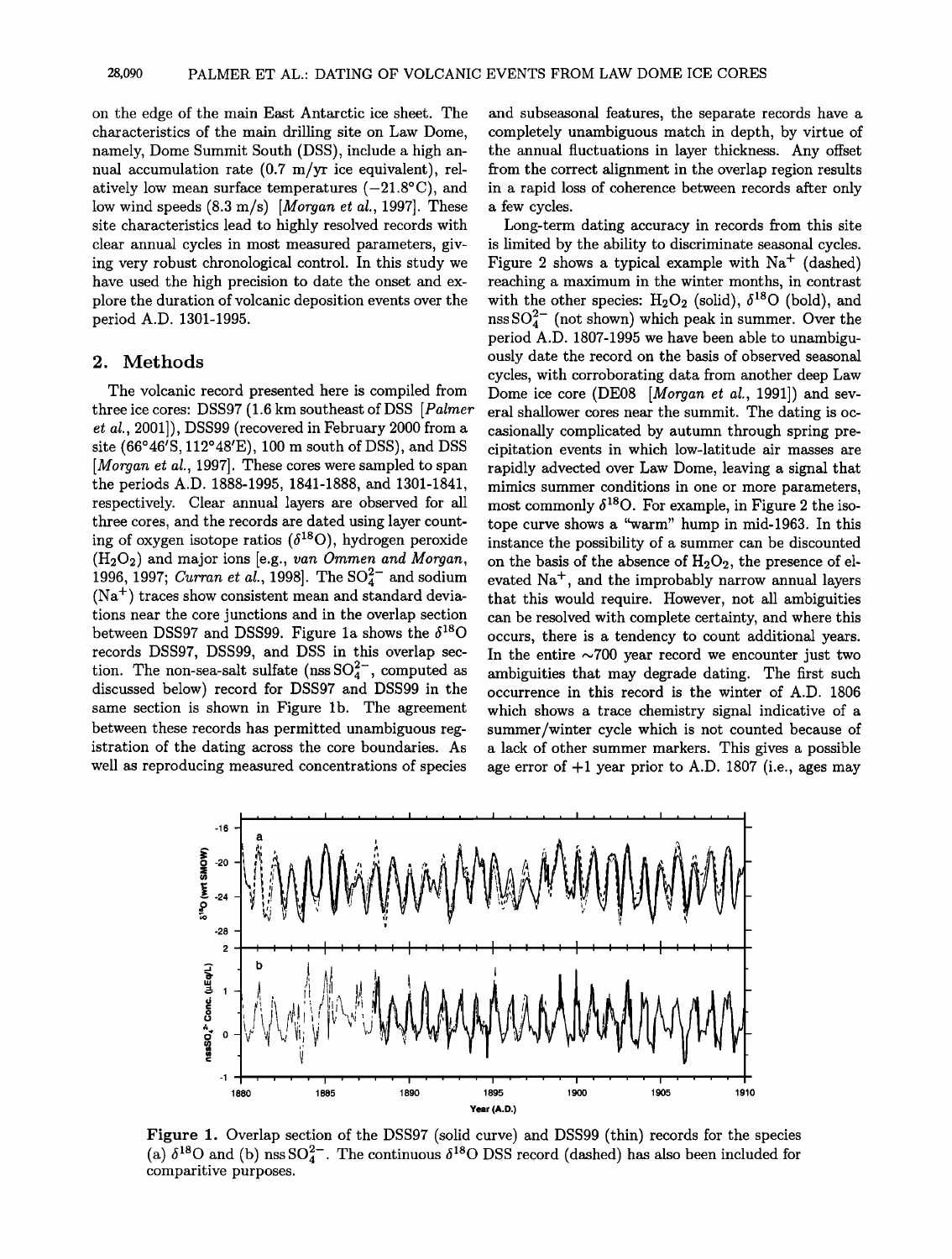

**Figure 2. Section of the DSS97 ice core record dated**  using annual layer counting. The Na<sup>+</sup> record (dashed) reaches a maximum in the winter months, with  $H_2O_2$ **(solid, scaled down by a factor of 8 for clarity), and**   $\delta^{18}$ O (bold) peaking in the summer months. The year **intervals have been labeled using a shaded line.** 

**be I year older at most). There is one other ambiguous peak in the data at A.D. 1775. This is counted in the dating, leading to an uncertainty prior to A.D. 1776 of**   $\pm 1$  year.

**The DSS97 and DSS99 ice cores were sampled under clean conditions at 5 cm intervals, and a suite of ions measured using suppressed ion chromatography at the Antarctic CRC [Curran and Palmer, 2001]. The DSS core was sampled with a resolution varying from 5 to 10 cm, and trace ion measurements were carried out at the University of New Hampshire using techniques modified from Buck et al. [1992]. This sampling provided around 20 samples per year at the top of the DSS97 core compared with about 10-12 samples per year throughout the DSS core. Since the sampling density varies with depth, the data presented here have been smoothed and interpolated on to a uniformly spaced grid with 12 samples per year. The annual isotopic maximum has been used to define the "start" of each year. On average, this has the effect of placing the dating "year" about**  10 days behind the calendar year [van Ommen and **Morgan, 1996].** 

The nss  $SO_4^{2-}$  concentration has been calculated from total  $SO_4^{2-}$  and  $Na<sup>+</sup>$  concentrations using the sea-salt **ratio:** 

$$
\mathrm{nss}\,\mathrm{SO}_4^{2-} = [\mathrm{SO}_4^{2-}] - r[\mathrm{Na}^+],
$$

where  $r=0.1201$  is the sea-salt ratio of  $\text{Na}^+$  to  $\text{SO}_4^{2-}$  in seawater. Small negative values of  $nss\,SO_4^{2-}$  are calcu**lated during the winter months due to sea-salt fractionation as reported at other coastal sites [e.g., Mulvaney et al., 1993; Wagenbach et al., 1998].** 

## **3. Results and Discussion**

Figure 3 shows the  $nssSO_4^{2-}$  record for the period **A.D. 1301-1995, smoothed with a 2 year moving average for illustrative purposes. The unsmoothed record is dominated by a strong seasonal cycle, which may be seen in Figure 4a. The summer maximum is primarily due to biogenic activity in the Southern Ocean. Other**  minor sources of nss  $SO_4^{2-}$  include volcanic eruptions, **continental sources, and anthropogenic emissions.** 

The averaged nss  $SO_4^{2-}$  record in Figure 3 has a mean concentration of  $0.345 \mu\text{Eq/L}$  and shows several high **concentration events due to volcanic fallout, with peak 2 year average values sometimes exceeding the mean**  summer maximum of  $0.788 \mu\text{Eq/L}$ . A total of 24 erup**tions were examined in this study (Table 1). For nine of these the precise eruption date is not known, although the year is known for seven of them. Visual study of**  the nss  $SO_4^{2-}$  record leads to the identification of 20 vol**canic signatures. Four eruptions, Cerro Azul, Santa Maria, TongKoko, and Long Island were not observed, the last of these due to a sampling gap where complete core sections were not available for trace ion analysis (dating continuity is not affected because we have**   $\delta^{18}$ O and other data through this section). The other **three eruptions are rarely observed in other Antarctic ice core records [e.g., Cole-Dai et al., 1997; Delmas et al., 1992], so it is not surprising that these eruptions are not evident in the Law Dome record. Two of the 20 volcanic signatures identified are from unknown volcanoes. The first began in A.D. 1810.8 and is well documented [e.g., Dai et al., 1991], and the second, in A.D.** 



**Figure 3.** Two year smoothed nss  $SO_4^{2-}$  record (A.D. 1301-1995) and volcanic events. Small **markers denote epochs of events from Table 1, and shaded bars indicate the 4 year interval after the eruption date.**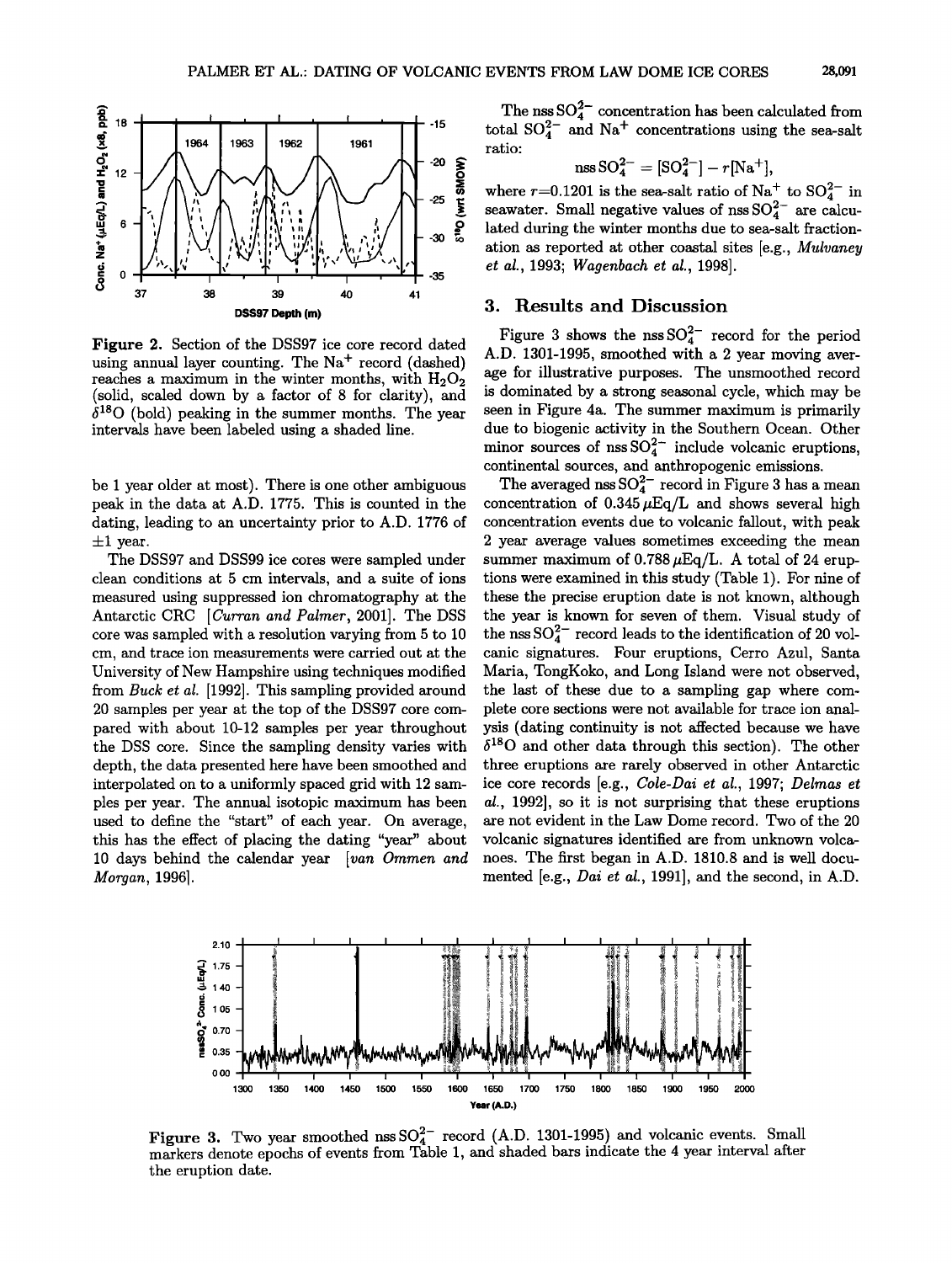

**Figure 4.** (a) Mean annual cycles in  $nssSO<sub>4</sub><sup>2-</sup>$ . Solid **curve is the ensemble average for 6 years following the 10 well-dated volcanic eruptions noted in the text. To preserve coherence of the dominant seasonal cycle, all averages begin at month 1 in the year of the eruption. The thin curve is the mean for the entire A.D. 1301- 1995 time period (excluding all 20 identified volcanic**  events). Alternate error bars are  $\pm 1\sigma$  standard errors **in the mean over the 10 events, at each lag up to 6**   $\text{years.}$  (b) Mean residual nss  $\text{SO}_4^{2-}$  cycle computed as **the difference between the curves in top panel.** 

**1695.8, may be the same volcanic signature as seen in the Dyer Plateau (A.D. 1696-1697), Siple Station (A.D. 1695-1696), and GISP2 (A.D. 1694 and 1696) ice core records [Cole-Dai et al., 1997; Zielinski, 1995]. The GISP2 signals were attributed to eruptions in Iceland**  (A.D. 1693) and Japan (A.D. 1694) [Zielinski, 1995]; **however, it is more likely that one of these events was a large eruption of global significance, although no such eruptions are noted in historical records [Simkin and \$iebert, 1994]. The signal duration from the Huaynaputina eruption cannot be determined here due to unavailable trace ion data at A.D. 1603.5, although the start of the volcanic signature is observed. The Pinatubo and Cerro Hudson eruptions are not examined because their volcanic signatures in the Law Dome core overlap making any statistical interpretation difficult. For transport delay calculations, this leaves a suite of 10**  well-dated eruptions with observed fallout: El Chichón, **Agung, Tarawera, Krakatau, Cosiguina, Galunggung, Tambora, Gamkonora, Parker, and Ruiz.** 

We examined the significance of total  $\text{ns} \, \text{SO}_4^{2-}$  levels **for nine of the 10 well-dated eruptions (Tambora was excluded from this significance test because its large mag-** **nitude dominated the results). We employed a bootstrapping technique [von \$torch and Zwiers, 1999] in**  which the nss  $SO_4^{2-}$  levels from the nine known erup**tions were compared to 10,000 sets of nine randomly generated years from the record. We found that the nine**  eruptions show highly significant elevations in nss  $SO_4^{2-}$ **when averaged over the 5 year period following the erup**tion year  $(0.465 \,\mu\text{Eq/L}, p < 0.008)$ .

**Generally, the volcanic signature is most evident in elevated winter levels following the eruption date. The winter envelope (defined as bins 6-8 where there are 12**  bins per year) of the nss  $SO_4^{2-}$  signal is generally close to zero (mean concentration  $0.013 \mu$ Eq/L, Figure 4a), **with some negative concentrations due to sea-salt fractionation. The ensemble average of posteruption periods for the 10 well-dated events is shown as the solid**  curve in Figure 4a. The  $nssSO_4^{2-}$  level in the win**ter of the eruption year was not significantly elevated**   $(0.078 \mu\text{Eq/L}, p > 0.1)$ . The winter concentrations for **the second, third, and fourth years, following the eruption year, were significantly elevated for the 10 eruptions when compared to normal winter levels. The sec**ond winter had an average concentration of  $0.212 \,\mu\text{Eq/L}$ ( $p$  <0.022), the third winter  $0.204 \mu$ Eq/L ( $p$  <0.023), and the fourth winter  $0.243 \mu$ Eq/L (p <0.017), while **the fifth winter was statistically indistinguishable from**  "normal" winters (0.065  $\mu$ Eq/L,  $p > 0.1$ ). Thus the ma**jority of the volcanic**  $SO_4^{2-}$  **is deposited in the first four years following the eruption, where this spread reflects the rate of atmospheric removal, primarily by precipitation, and the timing of transport processes.** 

**The average lag time between the eruption date and**  the elevation of volcanic  $SO_4^{-}$  above mean levels in the ice was further examined in the nss  $SO_4^{2-}$  record using **the ensemble of 10 eruptions (including Tambora). By**  examining the 1 year average nss  $SO_4^{2-}$  at varying lags **following the eruption dates, we find significant elevations (p <0.05) for lag windows centered between 1.0**  and 3.8 years inclusive. Hence the volcanic  $SO_4^{2-}$  is still present in the  $nss SO_4^{2-}$  record for 3 to 4 years after the **eruption.** 

An estimate of the individual lags (as opposed to the **mean ensemble lag) between the eruption dates and the onset of fallout was calculated using the residual**   $n$ ss  $SO_4^{2-}$  record, which emphasizes the volcanic signals. **The mean seasonal cycle was calculated by removing all 20 known eruptions and then stacking the remaining record using 12 bins per year and calculating the average for each bin. This annual cycle was then subtracted**  from the nss  $SO_4^{2-}$  record to give the residual nss  $SO_4^{2-}$ **trace. The start of the volcanic signal in this residual record was identified by a departure of the residual trace from the background noise level. These onset dates have been compared to eruption dates for the same set of ten well-dated eruptions listed above, plus Huaynaputina**  (for which onset was observed despite the data gap dis**cussed earlier). This comparison gave a mean lag of 1.5**  years ( $\sigma$ =0.6 years, N=11), with a range of 0.6 to 2.6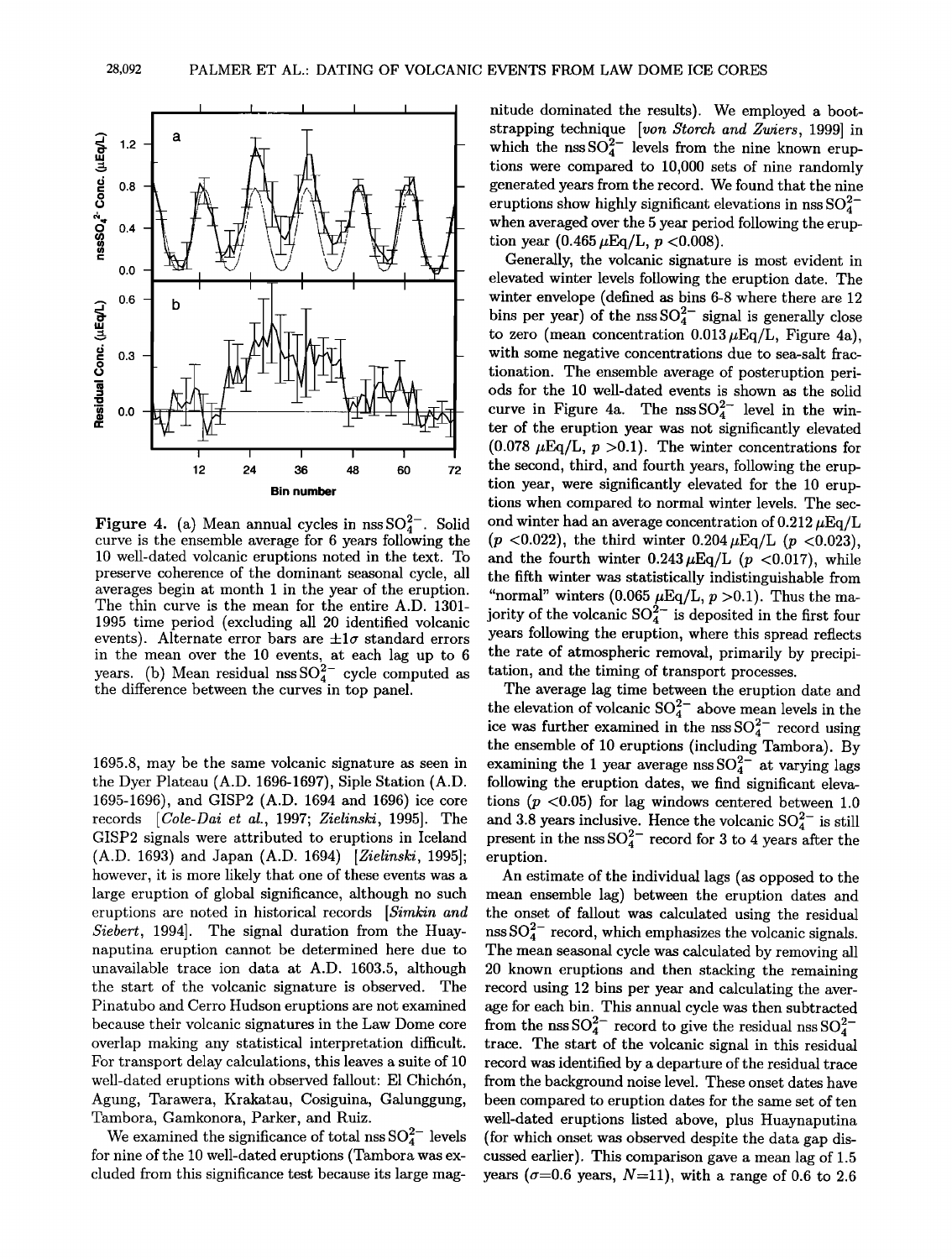| Volcano               | Eruption Date <sup>a</sup> | Lat <sup>b</sup> | VEI <sup>c</sup> | Ice Date $(year)^d$ | $\text{Lag}$ (year) | Signal Duration (year) |
|-----------------------|----------------------------|------------------|------------------|---------------------|---------------------|------------------------|
| Pinatubo              | 14/6/1991                  | $\overline{15}$  | $6\overline{6}$  | confused signal     |                     |                        |
| Cerro Hudson          | 12/8/1991                  | $-46$            | 5                | confused signal     |                     |                        |
| El Chichón            | 3/4/1982                   | 17               | 5                | 1984.8              | 2.6                 | 1.5                    |
| Agung                 | 17/3/1963                  | $-8$             | 4                | 1964.1              | 0.9                 | 1.5                    |
| Cerro Azul            | 10/4/1932                  | $-36$            | 5                | no signal           |                     |                        |
| Santa Maria           | 24/10/1902                 | 15               | 6                | no signal           |                     |                        |
| Tarawera              | 10/6/1886                  | $-38$            | 5                | 1887.8, noisy       | 1.3                 | 1?                     |
| Krakatau              | 27/8/1883                  | -6               | 6                | 1884.7              | 1.0                 | $2.5 - 3$              |
| Cosiguina             | 20/1/1835                  | 13               | 5                | 1836.3              | 1.2                 | $1.5 - 2$              |
| Galunggung            | 8/10/1822                  | $-7$             | 5                | 1823.3              | 0.6                 | $\boldsymbol{2}$       |
| Tambora               | 10/4/1815                  | $-8$             | 7                | 1816.8              | 1.6                 | $2.5 - 3$              |
| Unknown               |                            |                  |                  | 1810.8              |                     | $\boldsymbol{2}$       |
| Unknown               |                            |                  |                  | 1695.8              |                     | $2-3$                  |
| TongKoko              | 1680                       | $\boldsymbol{2}$ | 5                | no signal           |                     |                        |
| Gamkonora             | 20/5/1673                  | $\mathbf{1}$     | 5                | 1675.3              | 1.9                 | 2.5                    |
| Long Island           | 1661                       | -5               | 6                | ntid <sup>e</sup>   |                     |                        |
| Parker <sup>f</sup>   | 4/1/1641                   | 6                | 6?               | 1642.5              | $1.5\,$             | $2 - 2.5$              |
| Huaynaputina          | 19/2/1600                  | $-17$            | 6                | 1601.7              | 1.5                 | ntid                   |
| Ruiz                  | 12/3/1595                  | $\bf 5$          | 4                | 1597.6              | 2.5                 | 2                      |
| Raung                 | 1593                       | $-8$             | 5                | 1596.1              |                     |                        |
| Kelut                 | 1586                       | $-8$             | 5                | 1588.3              |                     | 1.5                    |
| <b>Billy Mitchell</b> | 1580                       | $-6$             | 6                | 1584.4              |                     | 1                      |
| Kuwae                 | 1453                       | -6               | 6?               | 1459.5              |                     | 3                      |
| Rangitoto             | 1350?                      | $-37$            | ?                | 1345.1?             |                     | 2                      |

**Table 1. The 24 Volcanic Eruptions Examined in the Law Dome Ice Core Record, A.D. 1301-1995** 

Name of volcano, eruption date, latitude of volcano, and VEI information have been taken from *Simkin* and Siebert [1994] with the exception of the Parker eruption in 1641. Ice date, lag, and signal duration **were calculated from the Law Dome ice core record.** 

**aEruption date is in the form day/month/year.** 

**b Lat denotes the latitude of the volcano (in degrees) where southern latitudes are denoted as negative numbers.** 

**cVEI denotes the volcanic explosivity index. Volcanoes are rated 0-8 in order of increasing explosivity.**  <sup>d</sup>Start of the volcanic  $SO_4^{2-}$  signal in the ice.

<sup>e</sup>ntid denotes "no trace ion data."

**fParker eruption in 1641 was previously attributted to the volcano Awu (C. Newhall, personal communication, 2001, and Delfin et al. [1997]).** 

**years** (see Table 1). The residual  $\text{nss}\,\text{SO}_4^{2-}$  trace also shows the volcanic  $SO_4^2$  signature deposited in the ice **(Figure 4b) with significant elevations above zero between bins 18 and 46, where there are 12 bins per year.** 

**The lag between eruption and maximum in-ice concentration ranges from 1.0 to 3.8 years for the 10 welldated events, and identification of this value is relatively insensitive to noise in the record. In contrast, the determination of the individual lags between eruption and**  onset of volcanic  $SO_4^{2-}$  is sensitive to noise and hence **so is the average of 1.5 years. Detection of the onset, i.e., the point at which the volcanic signal can be distinguished from background, depends on the time required for the volcanic signal to increase above the noise and on the nature of the background signal itself. The volcanic signals observed here display a rapid increase**  in nss  $SO_4^{2-}$  values, suggesting that the lag introduced **before identifying onset is unlikely to be more than a month or two (note also that precipitation events occur with sufficient regularity at this site to preserve signals**  with a monthly resolution, on average [e.g., *van Ommen* and Morgan, 1997; McMorrow et al., 2001]). System**atic influences on the background signal from fraction-**

**ation effects could also potentially delay detection of volcanic sulfate, and to check this, we have conducted tests using fractionation models being developed as part of a separate study. These tests also showed that fracrionation did not lead to appreciable change in the lags quoted here, probably again due to the rapid nature of increases once deposition begins.** 

**The large range of individual transport lags calculated illustrates the dependence of this variable on the wind distribution patterns at the time of the eruption.**  Two examples of this are the El Chichón and Agung eruptions. The El Chichón (17°N) eruption in 1982 has **a "long" lag time of 2.6 years. This was a sulfur-rich eruption which penetrated the stratosphere to 26 km and occurred when the quasi-biennial oscillation (QBO) went from easterly to westerly in the lower stratosphere which may be one factor explaining the confinement of the plume to mostly north of the equator [Labitzke**  and McCormick, 1992]. Thus the volcanic  $SO_4^{2-}$  from **this eruption would have taken longer to reach Antarctica and a weaker signal would be observed in the ice compared to Greenland ice cores. The second example, Agung, with a "short" lag time of 0.9 years, occurred at**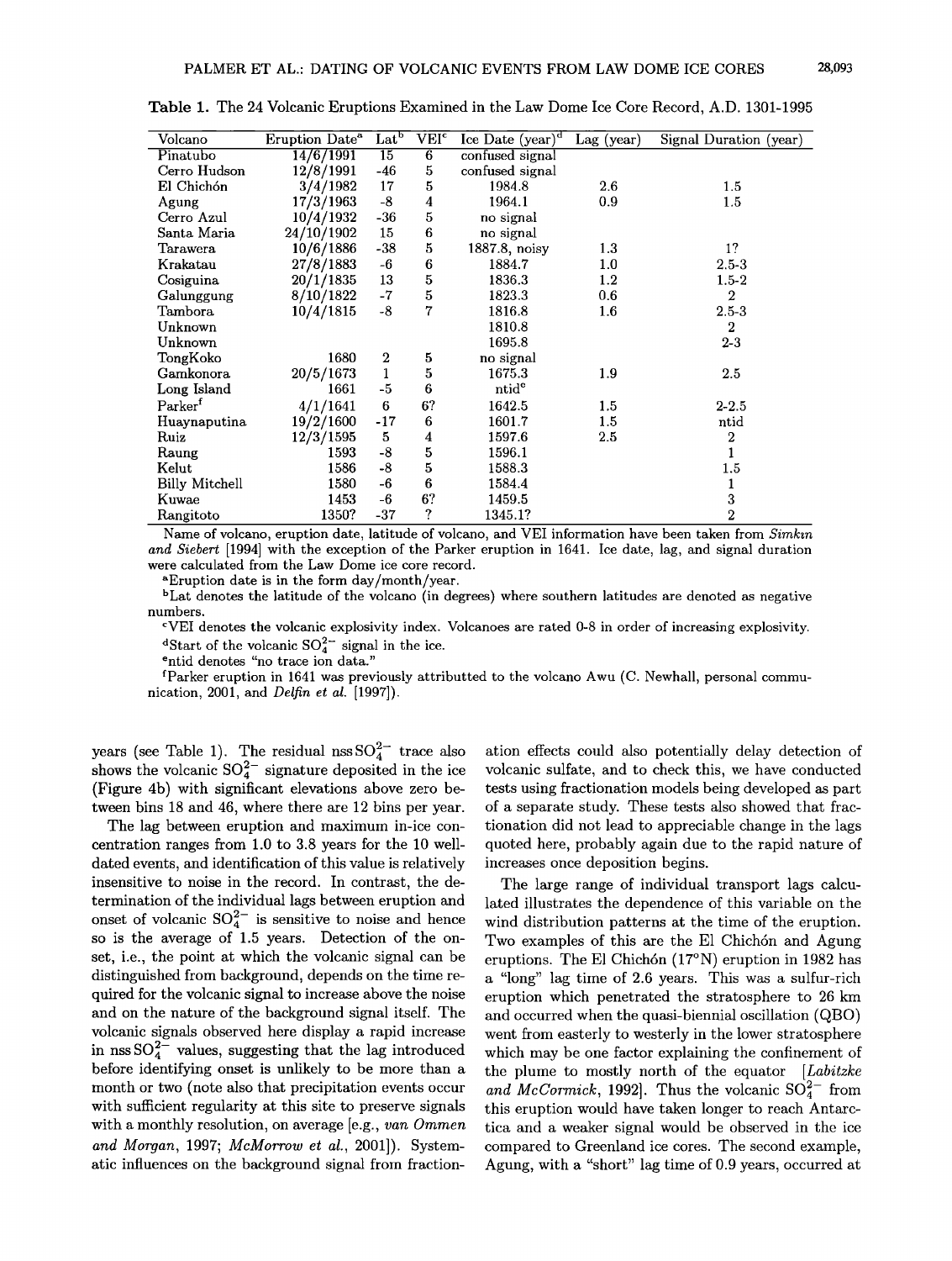**the same phase in the QBO as E1 Chich6n; however, this volcano is located at latitude 8øS and was unusual with most of the volcanic plume remaining south of the equator. This contributed to a shorter transport time and a stronger signal in Antarctic ice cores compared with Greenland ice cores [Legrand and Wagenbach, 1999, and references therein].** 

**Preliminary dating of the DSS core had the fallout from the A.D. 1815 Tambora eruption at A.D. 1815/1816 [Morgan et al., 1997], in agreement with other ice core records [e.g., Delmas et al., 1992; Cole-Dai et al., 1997; Langway et al., 1995]. However, the revised multiparameter, multicore dating of the Law Dome record presented here places the beginning of the Tambora fallout in late winter A.D. 1816 with the**  volcanic  $SO_4^{2-}$  dominating the seasonal cycle by the **summer of A.D. 1816/1817. This is the first time the Tambora volcanic fallout has been accurately dated to A.D. 1816/1817 using ice core records (Thompson and Mosley-Thompson [1992] ascribed a date of A.D. 1817- 1819 for the Tambora fallout from a Siple Station core, although this was revised to the 1815/1816 summer in subsequent papers [e.g., Cole-Dai et al., 1997]).** 

**The eruption of Kuwae in the South Pacific was described by Monzier et al. [1994] as the most powerful event in the last 10,000 years. Monzier et al. [1994]**  quoted a date for the eruption of A.D.  $\sim$ 1425 based on **radiocarbon and historical evidence. More precise dating using historical events by Pang [1993] gave a date of A.D. 1453, which is supported by dendrochronological studies [e.g., Briffa et al., 1998]. The largest volcanic signature of the Law Dome record begins a little later**  in A.D. 1459.5 and dominates the nss  $SO_4^{2-}$  record for several years afterward. Considering the  $\pm 1$  year dating **error at A.D. 1459 and the range of individual transport lags (0.6-2.6 years), we calculate an eruption date for Kuwae ranging between A.D. 1455.9 and 1459.9, some three years after the historical and dendrochronologically ascribed date. Other polar ice cores show a volcanic signature between A.D. 1450 and A.D. 1464, with the range attributed to timescale errors, though the well-dated cores from Crete and GISP2, Greenland, show an eruption signature in A.D. 1459/1460 [Hammer, 1980; Zielinski, 1995] in agreement with the Law Dome chronology.** 

#### **4. Conclusion**

**The dating of paleorecords, and particularly ice cores, from low-accumulation sites relies considerably upon knowledge of dates and transport lags for identification of the volcanic eruption signal. This study provides new evidence, which reduces uncertainties in dating key volcanic events during the last 700 years. In**  particular, it is evident that the  $SO_4^{2-}$  from some erup**tions may take close to 2 years to appear (e.g., Tambora A.D. 1816/1817) and persist for several seasons. Twenty volcanic eruptions were identified in the seven**  **century Law Dome ice core record. The largest volcanic signature spans 3 years and starts in winter A.D. 1459 and is probably due to the explosive eruption of Kuwae, which had been dated using historical and tree ring records to A.D. 1453. Using the Law Dome record, we believe the Kuwae eruption occurred between A.D. 1455.9 and A.D. 1459.9.** 

**Acknowledgments. Anne Palmer acknowledges an Australian Postgraduate Award. We thank K. Phillips, B. Smith, and S. Whitlow for technical assistance.** 

#### **References**

- **Bekki, S., R. Toumi, and J. A. Pyle, Role of sulfur photochemistry in tropical ozone changes after the eruption of Mount Pinatubo, Nature, 362,331-333, 1993.**
- **Briffa, K. R., P. D. Jones, F. H. Schweingruber, and T. J. Osborn, Influence of volcanic eruptions on Northern Hemisphere summer temperature over the past 600 years, Nature, 393,450-455, 1998.**
- **Buck, C. F., P. A. Mayewski, M. J. Spencer, S. Whitlow, M. S. Twickler, and D. Barrett, Determination of major ions in snow and ice cores by ion chromatography, J. Chromatogr., 59•, 225-228, 1992.**
- **Cadle, R. D., A comparison of volcanic with other fluxes of atmospheric trace gas constituents, Rev. Geophys., 18, 746-752, 1980.**
- **Cole-Dai, J., E. Mosley-Thompson, and L. G. Thompson, Annually resolved Southern Hemisphere volcanic history from two Antarctic ice cores, J. Geophys. Res., 102, 16,761-16,771, 1997.**
- **Curran, M. A. J., and A. S. Palmer, Suppressed ion chromatography methods for the routine determination of ultra low level anions and cations in ice cores, J. Chromatogr. Set. A, 919, 107-113, 2001.**
- **Curran, M. A. J., T. D. van Ommen, and V. Morgan, Seasonal characteristics of the major ions in the high accumulation Dome Summit South ice core, Law Dome, Antarctica, Ann. Glaciol., 27, 385-390, 1998.**
- **Dai, J., E. Mosley-Thompson, and L. G. Thompson, Ice core evidence for an explosive tropical volcanic eruption 6 years preceding Tambora, J. Geophys. Res., 96, 17,361-17,366, 1991.**
- **Delfin, F. G., Jr., C. G. Newhall, M. L. Martinez, N. D. Salonga, F. E. B. Bayon, D. Trimble and R. Solidum, Geological, 14C and historical evidence for a 17th century eruption of Parker volcano, Mindanao, Philippines, J. Geol. Soc. Philipp., 52, 25-42, 1997.**
- **Delmas, R. J., S. Kirchner, J. M. Palais, and J.-R. Petit, 1000 years of explosive volcanism recorded at the South**  Pole, *Tellus, Ser. B.*, 44, 335-350, 1992.
- **Hamill, P. O., and C. S. Kiang, Microphysical processes af**fecting stratospheric aerosol particles, J. Atmos. Sci., 34, **1105-1119, 1977.**
- **Hammer, C. U., Past volcanism revealed by Greenland ice sheet impurities, Nature, 270,482-486, 1977.**
- **Hammer, C. U., Acidity of polar ice cores in relation to absolute dating, past volcanism, and radio echos, J. Glaciol., 25,359-372, 1980.**
- **Harington, C. R. (Ed.), The Year Without a Summer? World Climate in 1816, 576 pp., Can. Mus. of Nat., Ottawa, Ontario, 1992.**
- **Hitchman, M. H., M. McKay, and C. R. Trepte, A climatology of stratospheric aerosol, J. Geophys. Res., 99, 20,698- 20,700, 1994.**
- **Jones, P. D., and P.M. Kelly, The effect of tropical expo-**